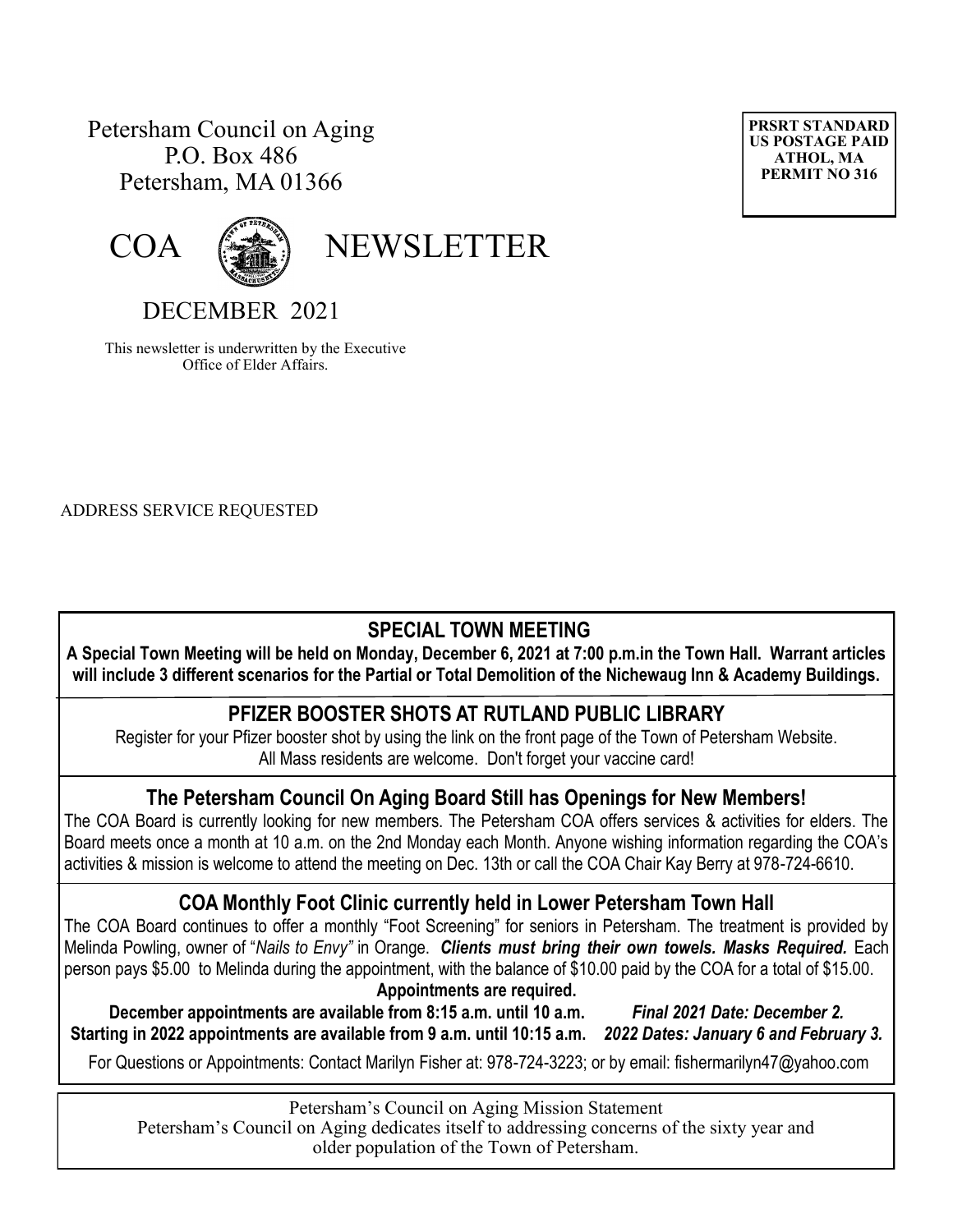### **PETERSHAM EVENTS AND NOTICES Petersham Art Center**

**Located at:** 8 North Main Street **Open:** Thursday through Sunday Noon to 4 p.m. **Upcoming Class:** Learn to make *Folded German Star Ornaments* with Heidi Strickland **When:** Saturday December 4, 2021 **Time:** 9 to 11 a.m. **Price:** \$10 members & \$30 non-members

**In the Gallery**: Sylvia Brown; Leather craftswomen & Indigo & Denim; clothing designed & handmade by Emily Arnold For information on classes call the Art Center at 978-724-3415, or email Chris at: [ceaton@massaudubon.org.](mailto:ceaton@massaudubon.org)

### **Petersham Holiday Fine Art and Craft Show and Sale**

**When:** Saturday December 4 **Time**: 9 a.m. to 4 p.m. **Where:** Petersham Town Hall 2021 Petersham Holiday Fair, featuring twenty juried artisans, live music, photos with Santa and much more.

### **Petersham Memorial Library**

**In Person Hours of Operation:** Tues. 10 a.m. to 5 p.m.; Wed. 2 to 7 p.m.; Fri. 2 to 5 p.m.; and Sat. 9 a.m. to 1 p.m. The library still requires everyone over the age of two to properly wear masks or face coverings in the building at all times. Please contact us at: 978-724-3405 or at: PetershamLibraryRequests@gmail.com

### **St. Peter's Church**

**What:** Cut your own Christmas Tree & purchase wreaths, decorations, & goodies **Where:** 6 West Street Petersham **Sponsored By:** St. Peter's Church & the Christmas Tree Farm **When:** Saturday Nov. 27 10 a.m. to 1 p.m.

### **St. Peter's Church Christmas Bazaar**

**When:** Saturday December 4 from 9 a.m. to 2 p.m. **Where:** Church Hall 18 North Street Perfect time to do your Holiday Shopping! Questions contact: 978-724-0205

### **Christmas Eve Services - 12/24/2021**

**Petersham Unitarian Universalist:** Common St., Rev. Arthen, **4 p.m**. Candlelight service w/ organist, Cathy Tyng, Carols, readings & special soloists. Please bring non-perishable food for our donation to the Orange Food Pantry.

**Petersham Congregational Church**: 21 North Main Street, **Time:** 9 p.m.

**St. Peter's Church:** 18 North Street, **Time:** 6 p.m.

## **COA BOARD NOTES**

- The COA Board met on November 8, 2021 at 10:00 a.m.
- The **October 4, 2021 Board Meeting Minutes** were approved as amended.
- **Treasurer's Report** was read.
- **Enrichment Programs:** Storyteller Davis Bates & Musician Dan Kirouac have been in touch with Kay and have applied for Cultural Council grants for performances to take place in 2022.
- **Health Programs:** The Foot Clinic has openings for new clients. See page 1 for dates.
- **Fitness Programs:** Chair Yoga, Floor Yoga and Tai Chi are continuing into the winter. There is room in each program for more participants.

#### **Discussions:**

- **(1)** The Board continues to look for **new members**. Interested: Contact Kay Berry at 978-724-6610
- **(2)** The COA approved Paul Williams as the **new meal-site manager.** Indoor dining will be held each Wednesday at 12 noon. Grab n Go will still be available for pick up at 11:45 a.m..
- **(3)** The Board discussed offering a class on the Heimlich Maneuver & CPR. Sheila Youd will contact an instructor for a possible date starting in the New Year.
- **(4)** Since the Holidays are already upon us the Board discussed postponing the annual volunteer luncheon to the spring.
- **(5)** LifePath thanked the COA for their participation and interest in the Age Friendly Initiative.

*The next Board meeting will be on: Monday, December 13, 2021 at 10 a.m. in the Town Hall.*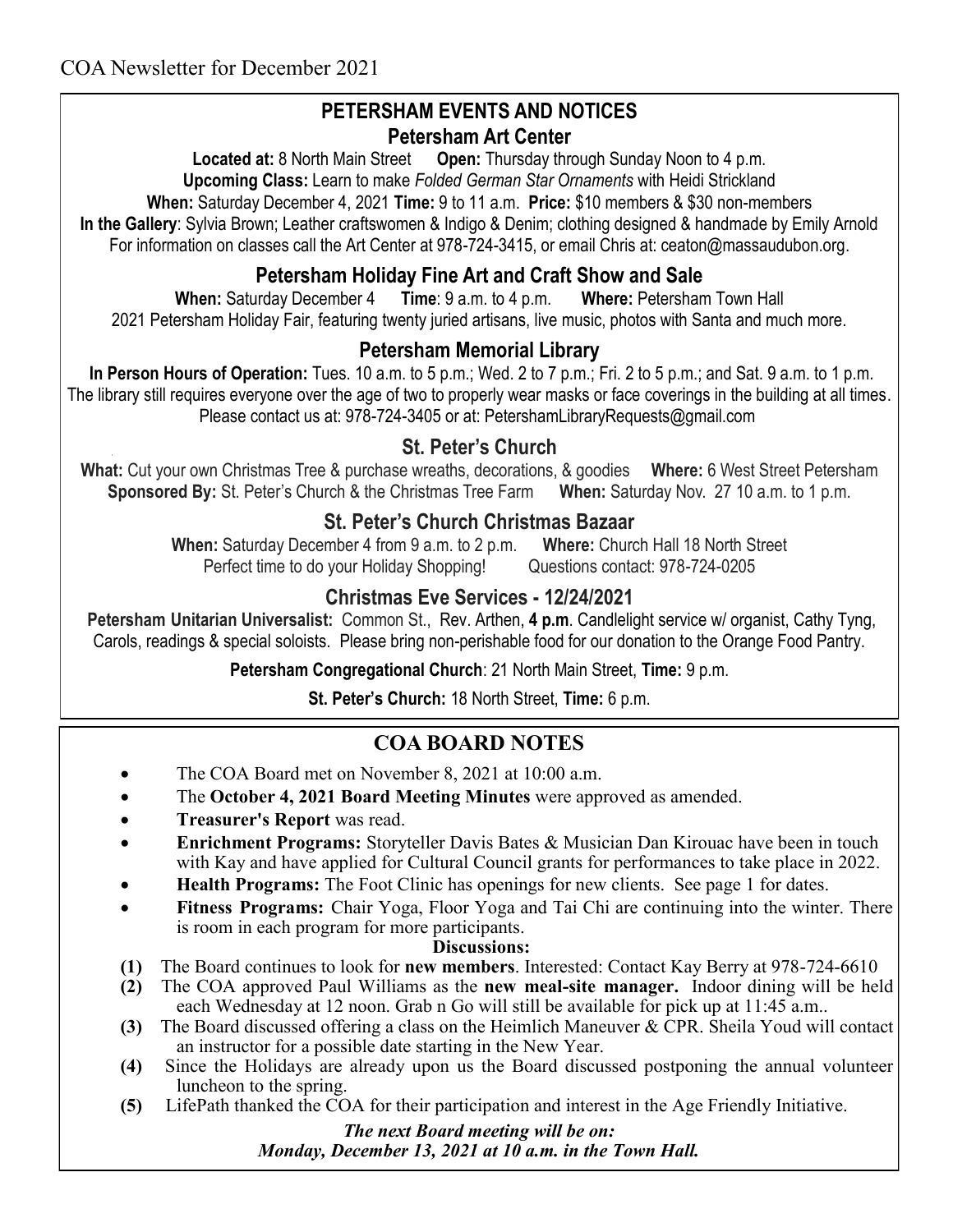### **JOKE**

**A guy took his girlfriend to her first football game. They had great seats right behind their teams bench on the 50 yard line. After the game he asked her how she liked it. She replied, "Oh, I really like it especially all the tight pants and big muscles, but I just don't understand why they were fighting each other over 25 cents. The boyfriend replied "What do you mean?" She answered, "Well, they flipped a coin and one team won it. Then all they kept screaming for the rest of the game was GET THE QUARTERBACK, GET THE QUARTERBACK! I'm just like hellooooooo it's only 25 cents."**

# **5 Health Benefits of Tai Chi for Seniors** (Source: medicare.org)

Tai chi is an ancient Chinese martial art that incorporates a series of weight shifting, body rotations, and semi-squat exercises with deep breathing techniques. Learn how its gentle movements are an ideal body & mind exercise for helping older adults stay healthy and fit.

1. **Nearly anyone can do it!** Unlike other types of exercise, Tai Chi is a low-impact, slow-motion exercise that is incredibly safe. Its circular movements keep muscles relaxed with minimal strain on bones and joints.

**2. Addresses key fitness components.** Regular practice of Tai Chi's gentle, physical exercise can improve muscle strength, flexibility, & cardiovascular endurance. Addressing these fitness components may help with age-related issues.

**3. Helps reduce falls and improves balance.** Older adults who practice Tai Chi may reduce their risk of falling by up to 50 percent, according to an analysis published in the [Journal of the American Geriatric Society.](http://onlinelibrary.wiley.com/doi/10.1111/jgs.15008/abstract) A study in [The New](http://www.nejm.org/doi/full/10.1056/NEJMoa1107911)  [England Journal of Medicine](http://www.nejm.org/doi/full/10.1056/NEJMoa1107911) also found Tai Chi to be effective for balance in people with Parkinson's disease and neurological problems. By targeting leg strength, flexibility, range of motion, and reflexes, Tai Chi's exercises may help you feel sturdier on your feet and ease the fear of falling.

**4. Improves brain function.** Exercise of all kinds can improve cognitive functioning, & despite being a less aerobic form of exercise, Tai Chi has also been shown to have brain benefits. A study published in the [Journal of Alzheimer's Dis](https://www.j-alz.com/content/tai-chi-increases-brain-size-and-benefits-cognition-randomized-controlled-trial-chinese)[ease](https://www.j-alz.com/content/tai-chi-increases-brain-size-and-benefits-cognition-randomized-controlled-trial-chinese) reported that Tai Chi is linked to increases in brain volume, delayed dementia, & improvements on tests of memory & thinking.

**5. Promotes serenity.** Sometimes called "meditation in motion," Tai Chi's deep breathing meditation techniques can help relieve stress and improve feelings of overall well-being. The calming, meditative body movements can help improve breathing efficiency, circulation, and sleep, as well as lower blood pressure & prevent heart disease.

# **COA SPONSORED FALL & WINTER YOGA, and T'AI CHI CLASSES**

**T'ai Chi and Chair and Floor Yoga Classes are being held in The Town Hall. Kay Berry is the coordinator. If you have questions, call 978-724-6610 or email: PshamCOA@gmail.com**

**T'ai Chi classes with Valerie & Nick Wisnewski are held on Wednesdays from 4:30 to 5:30 p.m.**  December 1, 8, 15, 22, and 29 Suggested Donation: \$5.00

**Chair Yoga classes with Loren Magruder are held on Wednesdays from 10 to 11 a.m.** December 1, 8, 15, 22, and 29 Suggested Donation: \$5.00

**Floor Yoga classes with Loren Magruder are held on Tuesdays from 10 to 11 a.m.**

December 7, 14, 21, and 28 Suggested Donation: \$5.00

**Participants are asked to email or call if you are interested in attending**. **Email is [PshamCOA@gmail.com](mailto:PshamCOA@gmail.com) or phone Kay Berry at 978-724-6610.** 

Fitness, Yoga, and T'ai Chi classes are sponsored by the Petersham Council on Aging and are underwritten by the Executive Office of Elder Affairs.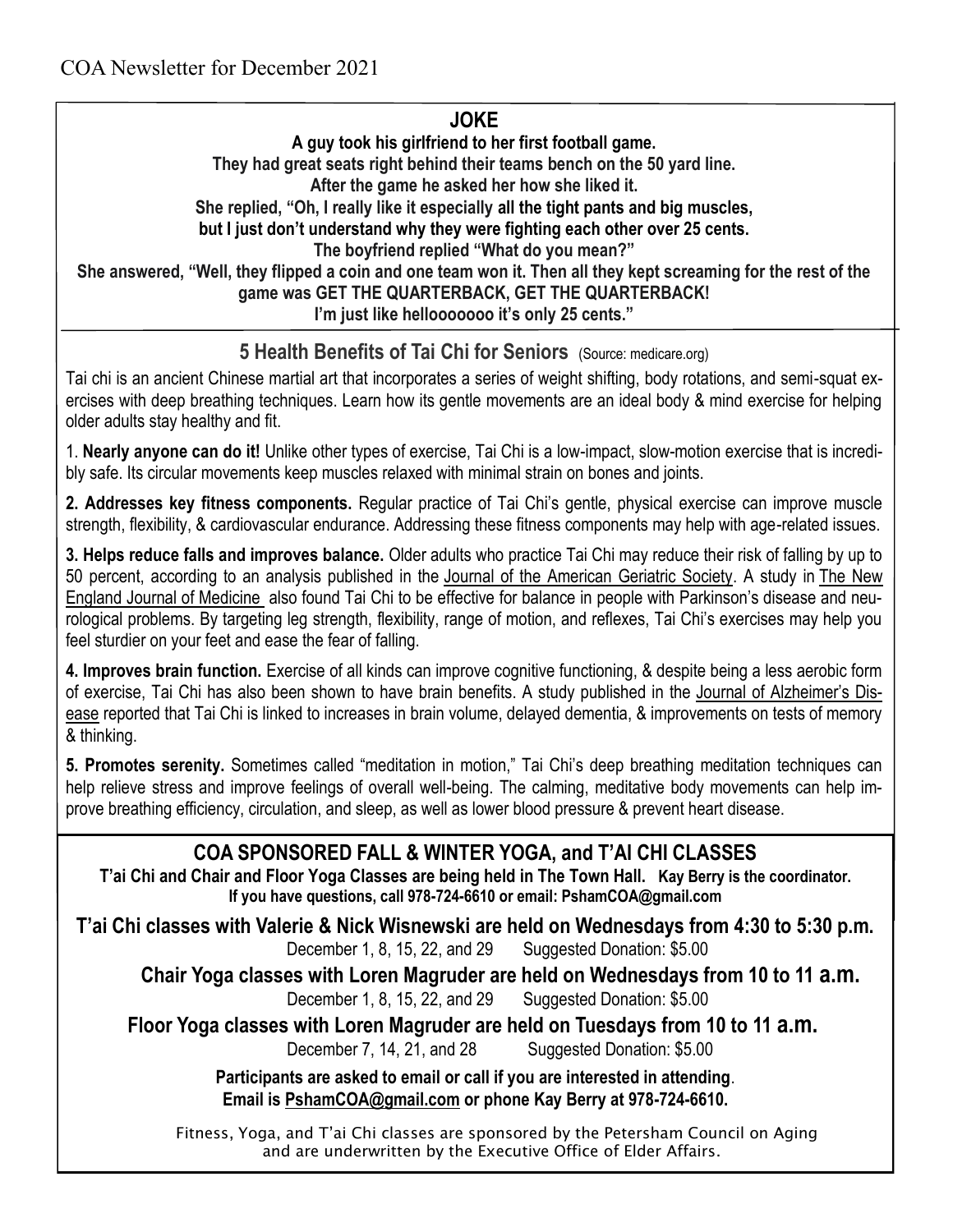# **THE SHINE PROGRAM — (Serving the Health Insurance Needs of Everyone)**

**Medicare Open Enrollment is Here! Changes to Some Medicare Plans for 2022!**

#### **Medicare Advantage Plans: Aetna Explorer Premier Plan (PPO) plan and Harvard Pilgrim.**

**Stride plans** in Massachusetts will be discontinued as of January 1, 2022

- If enrollees in either of these plans take no action, they will be returned to Original Medicare and **will therefore have no prescription drug coverage**
- Enrollees have a Special Enrollment Period through the end of February 2022 to select a new plan for 2022

**Prescription Drug Plans: Wellcare** and **Express Scripts** are discontinuing some of their stand-alone prescription drug plans and are moving enrollees into an alternate Wellcare plan for 2022. Premiums may be significantly higher in these new plans.

**Medigap plans:** These are continuously open for enrollment in Massachusetts.

Medicare beneficiaries should review changes to their plans and may select a different plan during **Medicare Open Enrollment which ends 12/7.** 

For information and assistance with enrolling in a Medicare Advantage, Medigap, or Prescription Drug plan, contact **SHINE at 1-800-243-4636 or the Centers for Medicare and Medicaid Services at 1-800-633-4227.**

### **PETERSHAM PARTNERS**

Petersham Partners looks forward to lending a hand as we all prep for the upcoming winter. Ready to go, we have teams available to help with everything from stacking wood to moving lawn furniture to yard clean up. Call us to schedule a time for your project! We continue to offer rides to appointments, pick up of groceries, meds, or whatever you need. If you have a question about a project, just give us a call! 978-724-0078

### **Agencies and Services for Seniors**

**[Senior Resources overview on mass.gov:](http://mass.gov/topics/seniors)** The Commonwealth of Massachusetts offers a number of services to help seniors stay healthy, independent, and engaged in their communities. Learn about programs such as prescription drug assistance, elder financial fraud, caregiver support, housing and more.

**[Fuel/Heat Assistance:](http://mass.gov/service-details/learn-about-low-income-home-energy-assistance-program-liheap)** The Low Income Home Energy Assistance Program (LIHEAP) provides eligible households with help in paying a portion of winter heating bills. Call: 800-632-8175

## **SCAM ALLERT: FREE TRIAL OFFERS!**

**"Free" Trial Offers can end up costing you more than you expected. They often have hidden costs that keep adding up until you cancel. Before you sing up for a "Free" Trial Offer…..**

- Find out who is behind the offer. Know which company is actually selling the product;
- Research the company. Complaints from consumers can tip you off to "catches" that might come with the trial offer;
- Find the terms & conditions. If you can't find them or don't understand them, don't sign up;
- Watch out for pre-checked boxes. You need to know what you are getting into. You should choose whether or not to check the box;
- Mark your calendar. Free trials usually have a time limit. You may be on the hook to pay for the product if you don't cancel or return the item on time;
- Find out how you can cancel future shipments or services. If you don't want them, know the deadlines and how you can get them to stop;
- Read your credit card statements. Make sure you are not being billed for something you didn't order.

#### **Questions: Contact Northwestern District Attorney's Consumer Protection Unit Greenfield: 413-774-3186**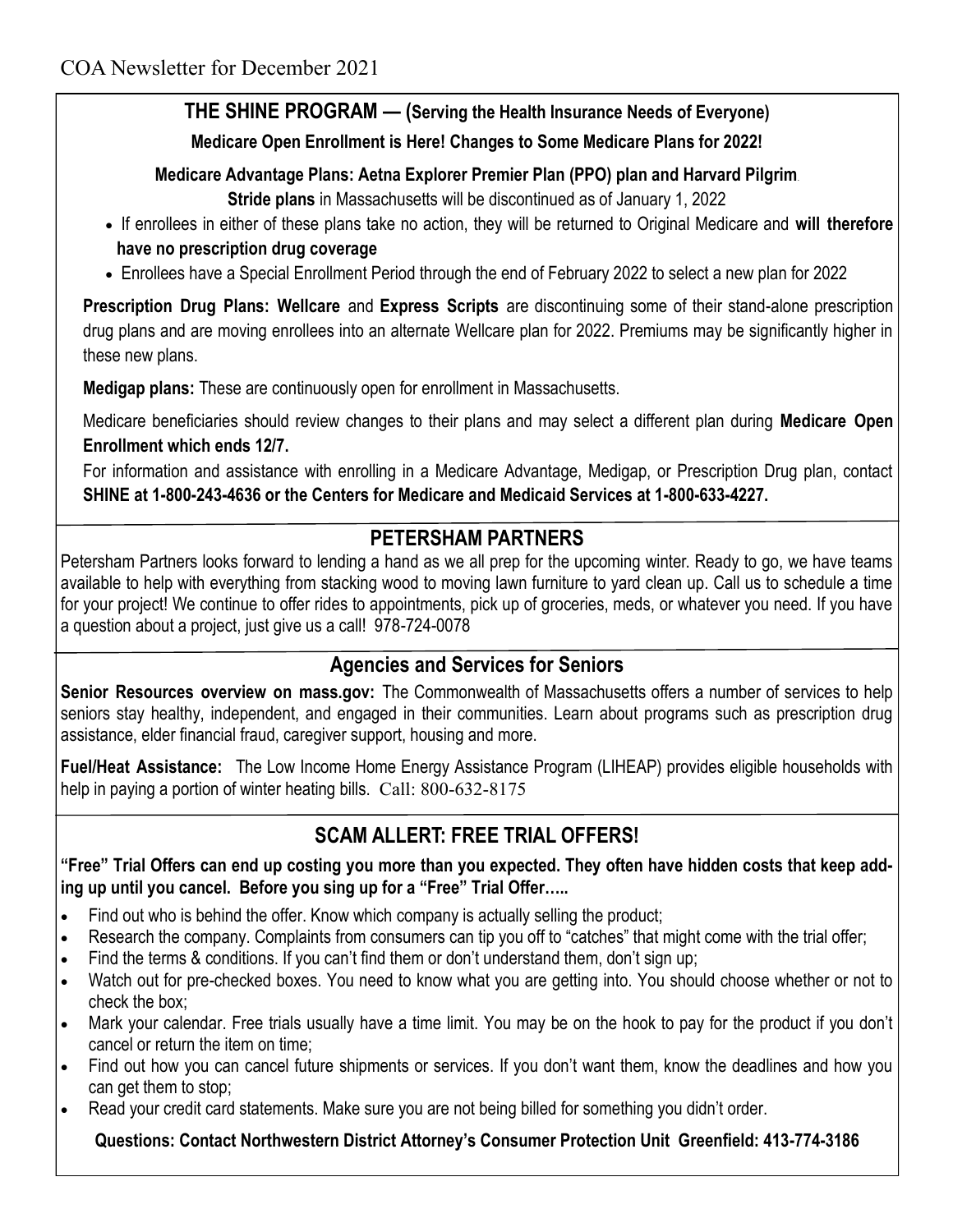### **NOTICE of FREE WELL WATER TESTING FOR PFAS**

Mass DEP is continuing with their 'PFAS Private Well Sampling Program' for interested Petersham residents. The program is free for accepted applicants. **Apply at: [https://dwp-pfas.madwpdep.org](https://dwp-pfas.madwpdep.org/)**  A link is available on the Petersham Town Website.

# **Worcester County District Attorney's Office Joseph D. Early, Jr.**

**Community News Brief: Holiday Shopping Scams**

**The Better Business Bureau (BBB) predicts that product shortages and increased online shopping are likely to result in even more online purchase scams this holiday season. In 2020, holiday scams accounted for nearly 40% of all scams reported to BBB Scam Tracker. There are ways to keep yourself safe while shopping this holiday season.**

**The BBB recommends the following to "shop safe and shop smart" while online shopping:**

• Research before you buy. BBB org and shopper reviews can help you do your homework before paying.

• **If the deal looks too good to be true, it probably is.** The top motivating factor for people who made a purchase, then lost money, was price. Don't shop on price alone.

• **Beware of fake websites:** Check the URL, watch for bad grammar, research the age of the domain, and search for contact information.

• **Professional photos do not mean it's a real offer**. Respondents reported that website photos motivated them to engage with scammers, especially for pets/pet supplies, clothing/accessories, and vehicles.

• **Make sure the website is secure.** Look for the "https" in the URL (the extra s is for "secure") and a small lock icon on the address bar.

• **Be careful purchasing sought-after products**. The risk of online purchase scams rises during the holidays because more people are making online purchases, and scammers offer the most popular products for the season at great prices.

• **Beware of making quick purchases while scrolling through social media.** Scammers have access to tools they need to learn about your buying behaviors, offering exactly what you want at enticingly low prices.

• **Look for the BBB seal.** BBB Accredited Businesses pledge to uphold the BBB Standards for Trust & to deal fairly with consumers. If a business displays a BBB seal, verify it by going to BBB.org.

• **Use secure and traceable transactions and payment method**s. According to BBB's research, those who paid with a credit card were less likely to lose money.

• **Shipment tracking information can be faked**. Look closely to make sure it is a legitimate

business. Avoid clicking on the tracking link. Go to the shipper's website and type in the code.

# **If you think you may have been a victim of a scam, you should do the following:**

• **Attempt to contact the merchant.** Attempt to contact the merchant and keep a record of your outreach. Contacting them in writing is a good way to leave a paper trail of the attempts.

• **Contact your credit card company**. It you used a credit card to make a purchase, contact the credit card company and open a claim dispute.

**Contact the BBB and submit a claim.** 

Claims can be submitted to the BBB through their secure website: https://www.bbb.org/file-a-complaint.

**Information adapted from the Better Business Bureau**